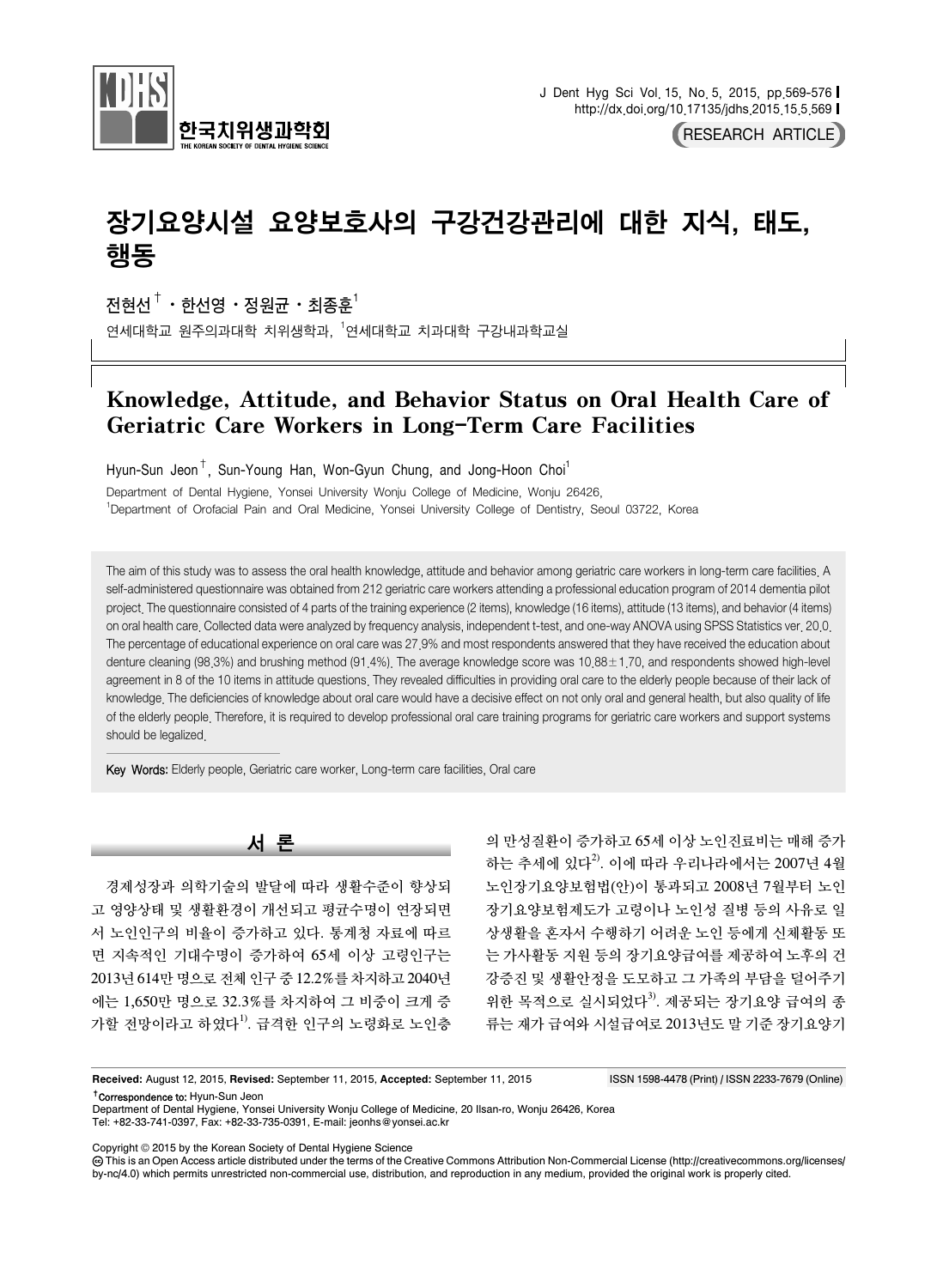관 수는 재가 요양기관 11,056개소, 시설 요양기관 4,648개 소가 운영되고 있다<sup>4)</sup>.

장기요양 시설에 있는 노인은 비강이나 인후두에 집락되 어 있는 구강상주균을 흡입하게 되어 흡인성 폐렴 위험이 증가하며 이는 주된 사망의 원인이 된다<sup>5)</sup>. 특히 자력으로 구 강관리를 하기 어려운 장기요양 시설 노인의 구강은 세균의 온상이 되기 쉬우며 복용하는 약물로 인해 타액 분비량이 감소하면서 구강건조증과 구내염이 발생하면 흡인성 폐렴 의 위험성이 더욱 높아지게 된다<sup>6)</sup>. 이러한 문제로 일차적 예 방행위인 구강관리를 통해 병원균이 축적되는 것을 예방할 필요가 있다.

노인은 주관적으로 인식하는 치아건강상태도 '건강하지 않다'고 생각할 뿐만 아니라<sup>7)</sup> 노인요양시설을 이용하는 노 인의 경우 우식경험영구치지수(DMFT)가 같은 연령대의 일반 노인보다 높게 나타났으며, 고령으로 갈수록 증가하였 다. 또한, 잔존치아수도 같은 연령대의 일반 노인에 비해 낮 게 나타났고 나이가 들수록 감소된다8). 그러므로 장기요양 시설 이용 노인은 일반노인에 비해 구강건강이 열악하고 요 양기간이 길어질수록 구강상태가 악화됨을 예상할 수 있다. 장기요양기관에 근무하는 요양보호사는 신체활동지원 및 일상생활 지원 서비스를 제공하는 중요한 인력이다. 요 양보호사는 요양노인의 가까이에서 돌봄을 제공하고 있으 므로 노인의 전신건강 및 구강건강에 직접적이고 지속적인 영향을 미칠 수 있다. 요양보호사 자격취득을 위해 시행하 는 교육은 보건복지부에서 제공하는 요양보호사 표준교재 를 사용하고 있으나 구강관리에 대한 내용은 '개인위생 및 환경 요양보호'로 극히 일부<sup>9)</sup>를 차지할 뿐만 아니라 현장에 서 필요한 재교육은 실시되고 있지 않다. 구강관리 소홀로 인한 전신질환 관련 문제와 구강건강의 악화를 중재하기 위 해서는 일상의 구강관리 및 검진이 규칙적으로 시행되어야 하며, 이를 실시하기 위해 구강관리방법에 대한 교육이 절 실하게 필요하다.

그동안 장기요양기관에 근무하는 요양보호사를 대상으 로 노인의 구강관리실태<sup>10)</sup>, 구강위생관리에 따른 구강보건 지식수준11), 구강보건행태12) 등에 관련된 연구는 있었으나 요양보호사의 구강건강관련 지식과 태도, 구강건강관련 행 동을 함께 조사한 연구는 없었다. 따라서 본 연구에서는 노 인의 구강건강에 직접적인 영향을 줄 수 있는 요양보호사의 구강건강에 대한 지식, 태도, 행동 조사를 통해 구강건강에 대한 관심과 수행정도를 파악하여 요양보호사가 노인의 구 강건강을 위해 양질의 구강관리를 제공할 수 있도록 구강관 리교육에 필요한 내용을 확인하며 요양보호사의 구강관리 교육 프로그램에 필요한 근거를 마련하기 위해 수행하였다.

#### 연구대상 및 방법

#### 1. 연구대상

본 연구는 2014년 7월 7일부터 8월 7일까지 치매대응형 장기요양기관 시범사업의 요양보호사 치매전문교육에 참 여한 212명을 대상으로 하였다. 요양보호사 치매전문교육 은 전국에 있는 장기요양기관에 근무하는 요양보호사, 의료 자 (간호사, 물리치료사, 작업치료사), 사회복지사 등이 참 여하여 서울과 충남으로 교육장소를 지정하여 교육이 실시 되었다. 참석자 중 요양보호사만을 조사대상으로 한정하였 으며, 조사 전에 요양보호사에게 연구의 목적과 내용에 대 해 설명하고 이에 동의한 212명에게 참여 동의서를 받은 후 자기기입식 설문조사를 실시하였다.

#### 2. 측정도구

연구에 사용한 설문은 Shin $^{13)}$ 의 구강보건사업 담당자를 대상으로 진행한 설문문항의 일부를 선별하여 사용하였다. 선별기준은 전문가검토, 전문가 추천, 타당도, 신뢰도를 평 가하여 질점수로 문항에 대해 평가하였는데 평가한 문항 중 질점수가 3점 이상으로 높은 문항을 선택하여 요양보호사 에게 적절한 문항으로 재구성하였다. 설문 문항은 일반적인 특성을 포함하여 요양보호사의 교육훈련에 대한 내용으로 2문항, 구강건강관리에 대한 지식을 묻는 16문항, 구강건강 관리에 대한 태도 및 인식을 묻는 13문항, 구강건강관리에 대한 행동을 묻는 4문항으로 구성되었다. 구강건강관리에 대한 태도 및 인식의 평가는 '매우 동의함'에서 '전혀 동의 하지 않음'까지 Likert 5점 척도를 사용하였고, 신뢰도는 Cronbach  $\alpha$ =0.724로 측정되었다.

연구의 내용에 대해 연세대학교 원주의과대학 연구윤리 심의위원회의 심의를 거쳐 연구윤리승인을 받았다(YWDR-14-2-038).

#### 3. 분석방법

수집한 자료는 SPSS ver. 20.0 (SPSS Inc., Chicago, IL, USA) 프로그램을 이용하여 일반적인 특성은 빈도와 백분 율로 기술통계분석을 시행하였다. 일반적 특성에 따른 지식 수준은 독립표본 t-검정과 일원배치분산분석을 시행하였다. 통계적인 유의수준은 p<0.05, 95%신뢰구간으로 하였다.

#### 결 과

1. 연구대상자의 일반적 특성

연구대상자의 대부분은 여자(93.4%)였으며, 나이는 50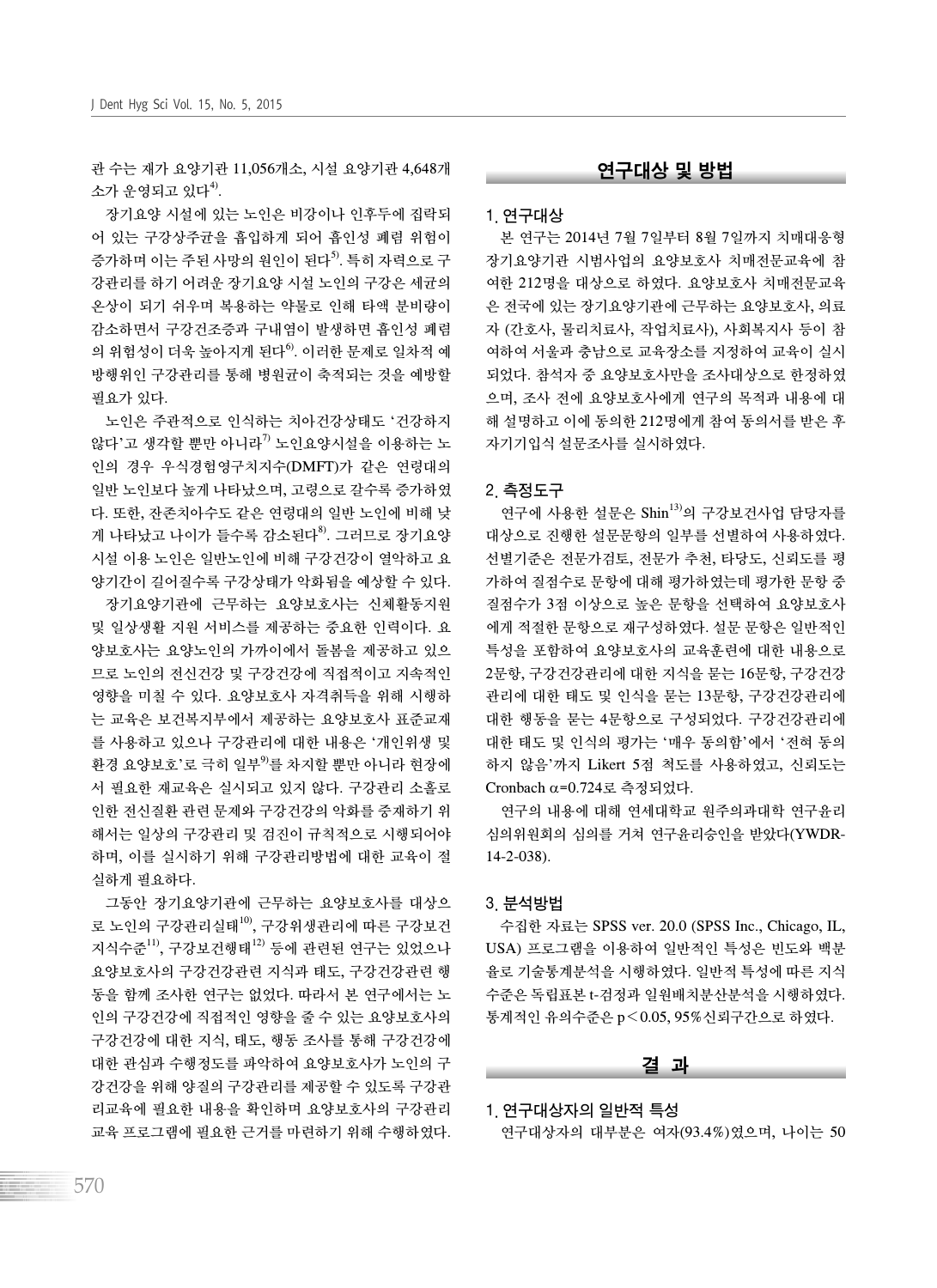대(57.4%)가 가장 많았다. 근무경력은 1년 미만 20.9%, 2∼ 3년 27.2%, 4∼5년 26.7%, 5년 초과 25.2%로 분포하였다. 또한 연구대상자의 50.9%는 서울 및 경기지역에서 근무하 고 있었다(Table 1).

#### 2. 요양보호사의 구강관리 교육훈련 실태

연구대상자들이 장기요양시설에 입소노인을 위한 구강 관리교육을 받은 경우는 27.9%였고, 교육의 내용은 틀니 관 리(98.3%), 이닦기(91.4%), 구강관리용품 사용방법(65.5%), 음식ㆍ영양ㆍ구강보건(62.1%), 와상노인의 구강관리방법(53.4%) 순으로 나타났다(Table 2).

### 3. 입소노인의 구강건강관리에 대한 요양보호사의 지식 및 태도

요양보호사의 입소노인 구강건강관리에 관한 지식수준

| Variable                    | Category          | $n(\%)$    |
|-----------------------------|-------------------|------------|
| Gender                      | Female            | 198 (93.4) |
|                             | Male              | 14(6.6)    |
| Age $(y)$                   | $\leq 39$         | 15(7.4)    |
|                             | $40 \sim 49$      | 52 (24.5)  |
|                             | $50 - 59$         | 116 (57.4) |
|                             | $\geq 60$         | 19 (9.4)   |
| Duration of career in elder | $\leq$ 1          | 43 (20.9)  |
| care $(y)$                  | $2 \sim 3$        | 56 (27.2)  |
|                             | $4 \sim 5$        | 55 (26.7)  |
|                             | $\geq 5$          | 52 (25.2)  |
| Working area                | Seoul/Gyeonggi-do | 108(50.9)  |
|                             | Gangwon-do        | 33(15.6)   |
|                             | Chungcheong-do    | 28 (13.2)  |
|                             | Jeolla-do         | 23(10.8)   |
|                             | Gyeongsang-do     | 20(9.4)    |
|                             |                   |            |

Table 1. **General Characteristics of Participants (n=212)**

Frequency analysis.

을 평가하기 위한 15가지 문항(Table 3)의 정답률을 산출한 결과, 3개 문항 ('입소노인의 잇몸에서 피가 난다면, 이닦기 를 줄여야 한다', '입소노인의 틀니를 닦을 때는 칫솔에 치 약을 묻혀 깨끗이 닦아 주어야 한다', '와상 상태의 경관투 여를 하는 입소노인은 구강관리를 해 줄 필요가 없다')에서 40%에 못 미치는 것으로 나타났다(Fig. 1A).

요양보호사의 지식수준을 15점 만점으로 하여 일반적 특 성과 비교한 결과는 Table 4와 같다. 지식수준 점수는 평균 10.9점이었고, 여성이거나 40대 이상의 연령에서 유의하게 높게 나타났다. 그러나 근무경력 및 근무지역에 따른 차이 는 없었다(p>0.05).

또한 요양보호사의 태도에 관한 10가지 항목(Table 3)을 Likert 척도(1∼5점)로 조사한 결과, 연구대상자들은 '자신 이 입소노인의 치아를 깨끗이 유지해야할 책임이 있다'는 항목에서 4.62로 가장 높은 동의도를 보였고, '자신이 입소 노인의 충치 진행을 예방할 수 있다'는 항목에서 2.07점으 로 가장 낮은 동의도를 보였다(Fig. 1B).

## 4. 장기요양시설의 입소노인을 위한 구강관리가 어려운 이유와 전문가 도움의 필요성

요양보호사가 장기요양시설 입소노인의 구강을 관리하 기 어려운 이유로는 '입소노인의 구강관리 방법의 어려움' 이 46.4%로 가장 높았고, '요양보호사의 구강관리에 대한 지식 부족'이 27.1%, '시간 부족' 17.2%, '구강관리 후 문제 발생에 대한 두려움' 9.4% 순이었으며, 요양시설에 치과의 사 및 치과위생사의 필요성에 대해 52.9%가 필요하다고 응 답하였다(Table 5).

## 5. 요양보호사에 의한 장기요양시설 입소노인의 구강건 강관리 행동 실태

현재 입소노인을 위한 구강건강관리 행동 실태를 조사한 결과, 71.0%가 하루 3회 이상 칫솔질을 시행하고 있었고,

|  |  | <b>Table 2.</b> Experience of Oral Care Training Programs and Education Contents |  |  |  |  |  |  |  |  |
|--|--|----------------------------------------------------------------------------------|--|--|--|--|--|--|--|--|
|--|--|----------------------------------------------------------------------------------|--|--|--|--|--|--|--|--|

| Variable                       | Category                                                 | $n(\%)$   |
|--------------------------------|----------------------------------------------------------|-----------|
| Education in oral care         | Yes                                                      | 58 (27.9) |
|                                | No                                                       | 150(72.1) |
| Education content <sup>a</sup> | Food, nutrition, and oral health                         | 36(62.1)  |
|                                | Denture care and maintenance                             | 57 (98.3) |
|                                | Toothbrushing                                            | 53 (91.4) |
|                                | How to use oral care product                             | 38(65.5)  |
|                                | How to care of oral health for bed-ridden elderly people | 31 (53.4) |

Frequency analysis.

<sup>a</sup>only included if the participants had experience of oral care training program (n=58).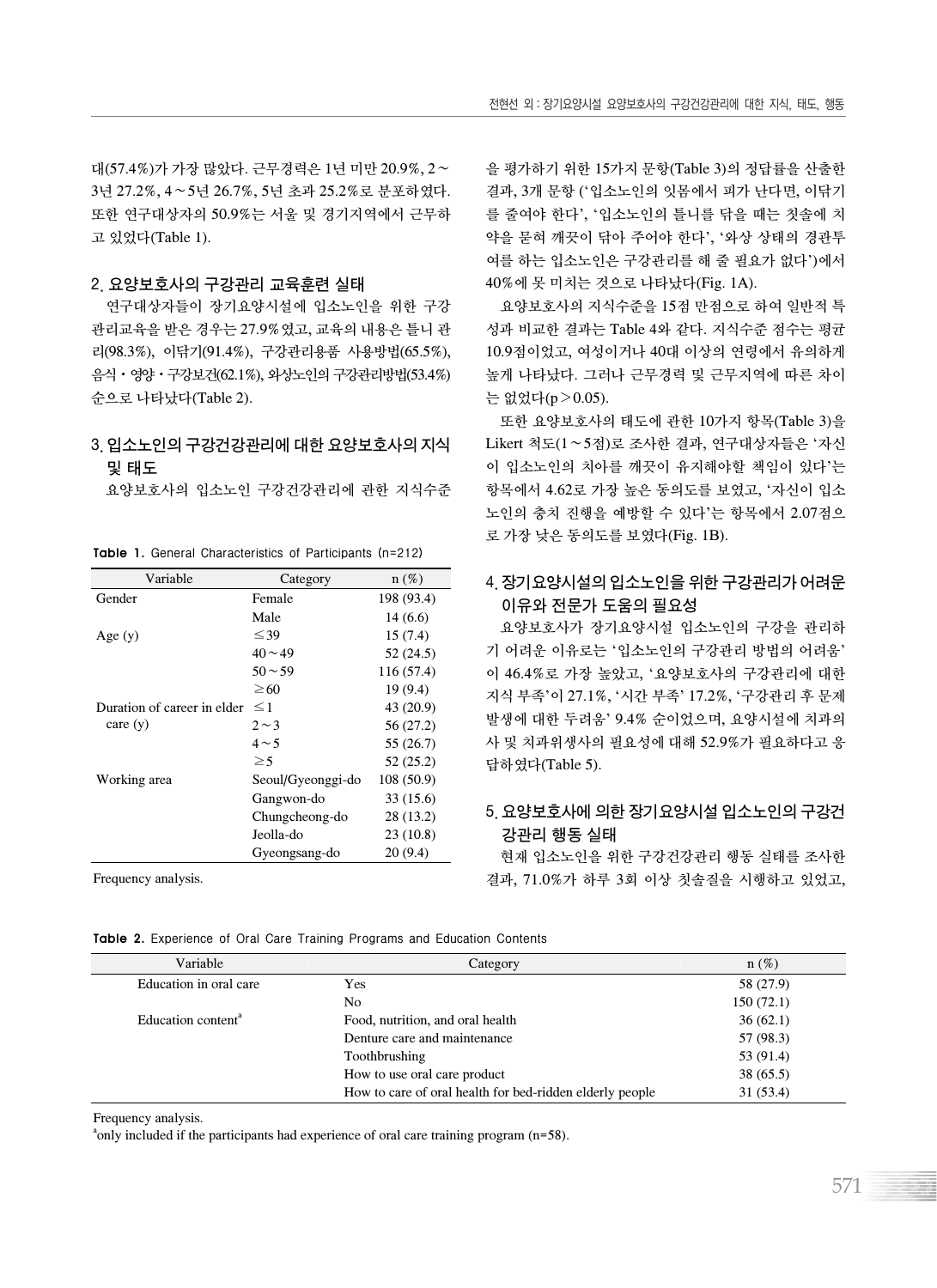|  |  |  |  |  | Table 3. Questions of the Knowledge and Attitude |  |  |
|--|--|--|--|--|--------------------------------------------------|--|--|
|--|--|--|--|--|--------------------------------------------------|--|--|

| Category           | Questions                                                                                                                                          |
|--------------------|----------------------------------------------------------------------------------------------------------------------------------------------------|
| A. Knowledge       | 1. If elderly clients consume too much high-sugar food or beverages, the risk of dental caries would increase.                                     |
|                    | 2. Bacteria in the oral cavity of elderly people could cause dental caries.                                                                        |
|                    | 3. Most commonly prescribed medications to the elderly could cause xerostomia.                                                                     |
|                    | 4. Oral bacteria causing gingival diseases or dental caries could cause aspiration pneumonia.                                                      |
|                    | 5. Gingival bleeding could be a sign of a gingival disease.                                                                                        |
|                    | 6. If you spot gingival bleeding in an elderly client, you must brush his or her teeth less.                                                       |
|                    | 7. If you brush your clients' teeth, their gingival health would improve.                                                                          |
|                    | 8. Soft-bristle toothbrushes are better than hard-bristle toothbrushes for cleaning elderly clients' teeth.                                        |
|                    | 9. Improperly cleaned dentures may cause oral infections.                                                                                          |
|                    | 10. When you clean elderly clients' dentures you should use them with a toothbrush and toothpaste.                                                 |
|                    | 11. Dentures should be washed after every meal to ensure elderly clients' comfort.                                                                 |
|                    | 12. Technically speaking, dentures should be removed from a client's mouth while he or she is asleep.                                              |
|                    | 13. Oral care regimens are not necessary for bedridden elderly clients with feeding tubes.                                                         |
|                    | 14. Due to health and safety concerns, you should wear gloves when you brush elderly clients' teeth.                                               |
|                    | 15. If you spot an oral ulcer in an elderly client, you should arrange an immediate examination by a dentist.                                      |
| <b>B.</b> Attitude | 1. It is my responsibility to keep my elderly client's oral hygiene.                                                                               |
|                    | 2. I believe I am capable of helping my elderly client safeguard his or her teeth from dental caries.                                              |
|                    | 3. I think prevention of dental caries could only be done by dentists.                                                                             |
|                    | 4. I think my elderly client is at low risk of dental caries.                                                                                      |
|                    | 5. I believe I can provide help with certain regimens that would be beneficial in the prevention of gingival diseases<br>among my elderly clients. |
|                    | 6. I think a dentist is the only professional who is capable of helping elderly clients with progressive gingival diseases.                        |
|                    | 7. I think my client is at low risk of gingival diseases.                                                                                          |
|                    | 8. I am certain that brushing the elderly clients' teeth is one of my daily responsibilities.                                                      |
|                    | 9. I think when I clean my elderly client's teeth, I clean the teeth properly.                                                                     |
|                    | 10. I am certain that when I clean my elderly client's teeth, I do it correctly.                                                                   |



Fig. 1. **Knowledge and attitude of geriatric care workers on oral care for the elderly people in long-term facilities. (A) Knowledge score. (B) Attitude.**

60.5%가 부드러운 모의 칫솔을 이용하고 있었다. 그리고 90%의 요양보호사가 입소노인의 칫솔질 시 치약을 사용하 고 있었고, 그밖의 구강관리용품으로는 구강면봉과 설압자 와 같은 기타용품(97.2%), 구강양치액(62.6%), 거즈(40.8.0%) 순이었다(Table 6).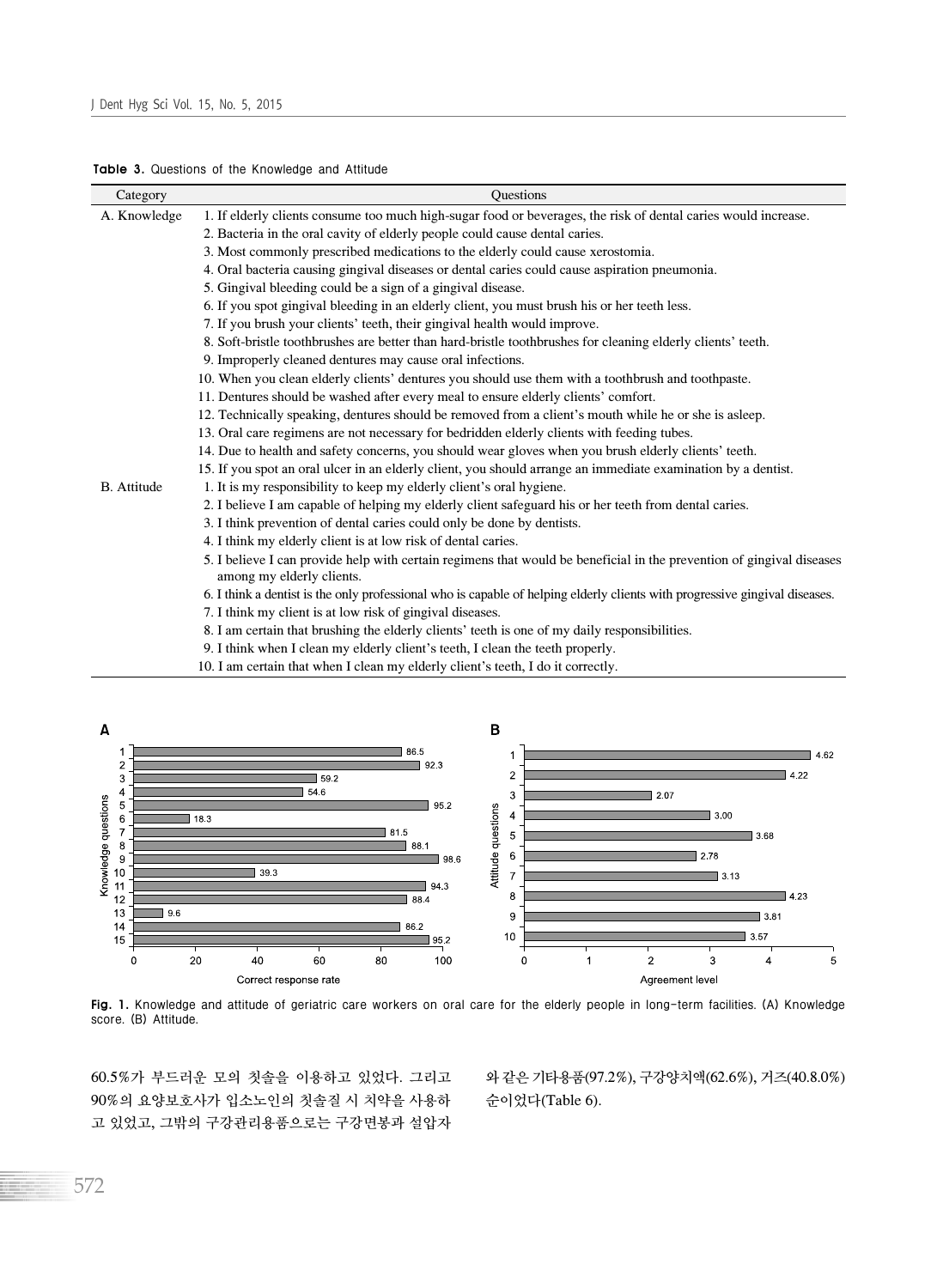| Category              | $\mathbf n$ | $Mean \pm standard$<br>deviation | p-value |
|-----------------------|-------------|----------------------------------|---------|
| Gender                |             |                                  |         |
| Male                  | 13          | $9.23 \pm 2.39$                  | 0.021   |
| Female                | 175         | $11.00 \pm 1.58$                 |         |
| Age $(y)$             |             |                                  |         |
| $\leq 39$             | 13          | $9.31 \pm 2.29^a$                | 0.004   |
| $40 \sim 49$          | 49          | $11.18 \pm 1.17^b$               |         |
| $50 - 59$             | 103         | $10.84 \pm 1.75^b$               |         |
| $\geq 60$             | 16          | $11.25 \pm 1.91^b$               |         |
| Duration of career in |             |                                  |         |
| elder care (y)        |             |                                  |         |
| $\leq$ 1              | 40          | $10.53 \pm 2.06^4$               | 0.396   |
| $2 \sim 3$            | 50          | $11.08 \pm 1.75^{\circ}$         |         |
| $4 \sim 5$            | 47          | $10.87 \pm 1.53^{\circ}$         |         |
| $\geq 6$              | 46          | $11.07 \pm 1.40^a$               |         |
| Working area          |             |                                  |         |
| Seoul/Gyeonggi-do     | 98          | $10.93 \pm 1.74$ <sup>a</sup>    | 0.287   |
| Gangwon-do            | 28          | $10.36 \pm 1.99^a$               |         |
| Chungcheong-do        | 27          | $11.19 \pm 1.49^a$               |         |
| Jeolla-do             | 21          | $11.19 \pm 1.54^a$               |         |
| Gyeongsang-do         | 14          | $10.50 \pm 1.16^a$               |         |

Table 4. **Comparison of Oral Care Knowledge Score according to General Characteristics**

p-value by independent t-test or one-way ANOVA with Tukey's post hoc test ( $\alpha$ =0.05).

Table 5. **The Difficulties of Providing Oral Care and Necessity of Oral Care Professionals in Long-Term Care Facilities**

| Category                                                      | $n(\%)$    |  |  |  |  |  |
|---------------------------------------------------------------|------------|--|--|--|--|--|
| Why is it difficult to provide oral care for elderly people?  |            |  |  |  |  |  |
| Lack of time                                                  | 33 (17.2)  |  |  |  |  |  |
| Lack of knowledge about oral care                             | 52 (27.1)  |  |  |  |  |  |
| Difficulties of oral care method for elderly people           | 89 (46.4)  |  |  |  |  |  |
| Fear of issues that may occur after oral care                 | 18 (9.4)   |  |  |  |  |  |
| Less important than other work                                | 0(0.0)     |  |  |  |  |  |
| Are dentists necessary in long-term care facilities?          |            |  |  |  |  |  |
| Very necessary                                                | 118 (57.3) |  |  |  |  |  |
| Just agree                                                    | 73 (35.4)  |  |  |  |  |  |
| Unnecessary                                                   | 15(7.3)    |  |  |  |  |  |
| Are dental hygienists necessary in long-term care facilities? |            |  |  |  |  |  |
| Very necessary                                                | 108(52.9)  |  |  |  |  |  |
| Just agree                                                    | 78 (38.2)  |  |  |  |  |  |
| Unnecessary                                                   | 18 (8.8)   |  |  |  |  |  |

Frequency analysis.

#### 고 찰

이 연구는 장기요양시설 요양보호사의 구강관리교육 프

|  |                                                     |  |  |  |  | <b>Table 6.</b> Oral Care Behavior Status of Geriatric Care Workers |
|--|-----------------------------------------------------|--|--|--|--|---------------------------------------------------------------------|
|  | for the Elderly People in Long-Term Care Facilities |  |  |  |  |                                                                     |

| Category                                                       | $n(\%)$    |
|----------------------------------------------------------------|------------|
| Toothbrushing times per day                                    |            |
| 1                                                              | 31 (14.8)  |
| $\overline{c}$                                                 | 30(14.3)   |
| $\geq$ 3                                                       | 149 (71.0) |
| Bristle type                                                   |            |
| Soft                                                           | 127(60.5)  |
| Moderate                                                       | 73 (34.8)  |
| Hard                                                           | 3(1.4)     |
| Don't know                                                     | 5(2.4)     |
| Others                                                         | 2(1.0)     |
| Whether the use of toothpaste during toothbrushing             |            |
| Yes                                                            | 190 (90.0) |
| N <sub>0</sub>                                                 | 19(9.0)    |
| Don't know                                                     | 2(0.9)     |
| Use of oral care products except for toothbrush and toothpaste |            |
| Dental floss                                                   | 14(6.8)    |
| Oral rinses                                                    | 129(62.6)  |
| Interdental brushes                                            | 24 (11.7)  |
| Electronic brushes                                             | 21 (10.2)  |
| Gauze                                                          | 84 (40.8)  |
| Tongue cleaner                                                 | 16(7.8)    |
| Others (oral sponge, tongue depressors)                        | 206 (97.2) |
| Don't use                                                      | 33 (16.0)  |

Frequency analysis.

로그램에 필요한 근거를 마련하기 위해 요양보호사의 구강 관리교육 실태와 관련 지식, 태도 및 행동을 조사한 기초연 구이다. 그동안 여러 선행연구에서 요양보호사의 구강보건 지식수준 $^{11,14,15)}$ , 입소노인의 구강건강상태 $^{8}$ 와 구강관리행 태10,12,14)에 대한 보고가 있었으나 주로 특정 도시의 일부 요 양기관을 선정하여 설문조사를 진행하는 방식으로 이루어 졌다. 본 연구에 참여한 요양보호사는 치매대응형 장기요양 기관 시범사업의 요양보호사 전문교육에 참여한 212명이었 다. 응답자 분포는 50대가 57.9%로 가장 많았으며, 근무경 력은 1년 이하부터 5년 이상까지 고르게 분포하였고, 근무 지역은 서울/경기 지역에서 50.9%로 가장 많으나 그 밖에 강원도(15.6%), 충청도(13.2%), 전라도(10.8%), 경상도(9.4%) 순으로 고루 분포하였다.

본 연구 대상자들이 구강관리에 관한 교육을 수혜한 비율 은 27.9%로 낮아 Jung 등10)의 연구에서 보고한 88.9%와는 차이가 있었다. 교육받은 내용으로는 틀니관리와 이닦기 방 법이 90%로 가장 많았지만 구강관리용품 사용법, 와상노인 을 위한 구강관리방법, 음식과 영양에 관한 교육은 50∼ 60% 정도로 낮았다. 구강관리에 대한 지식수준에서도 총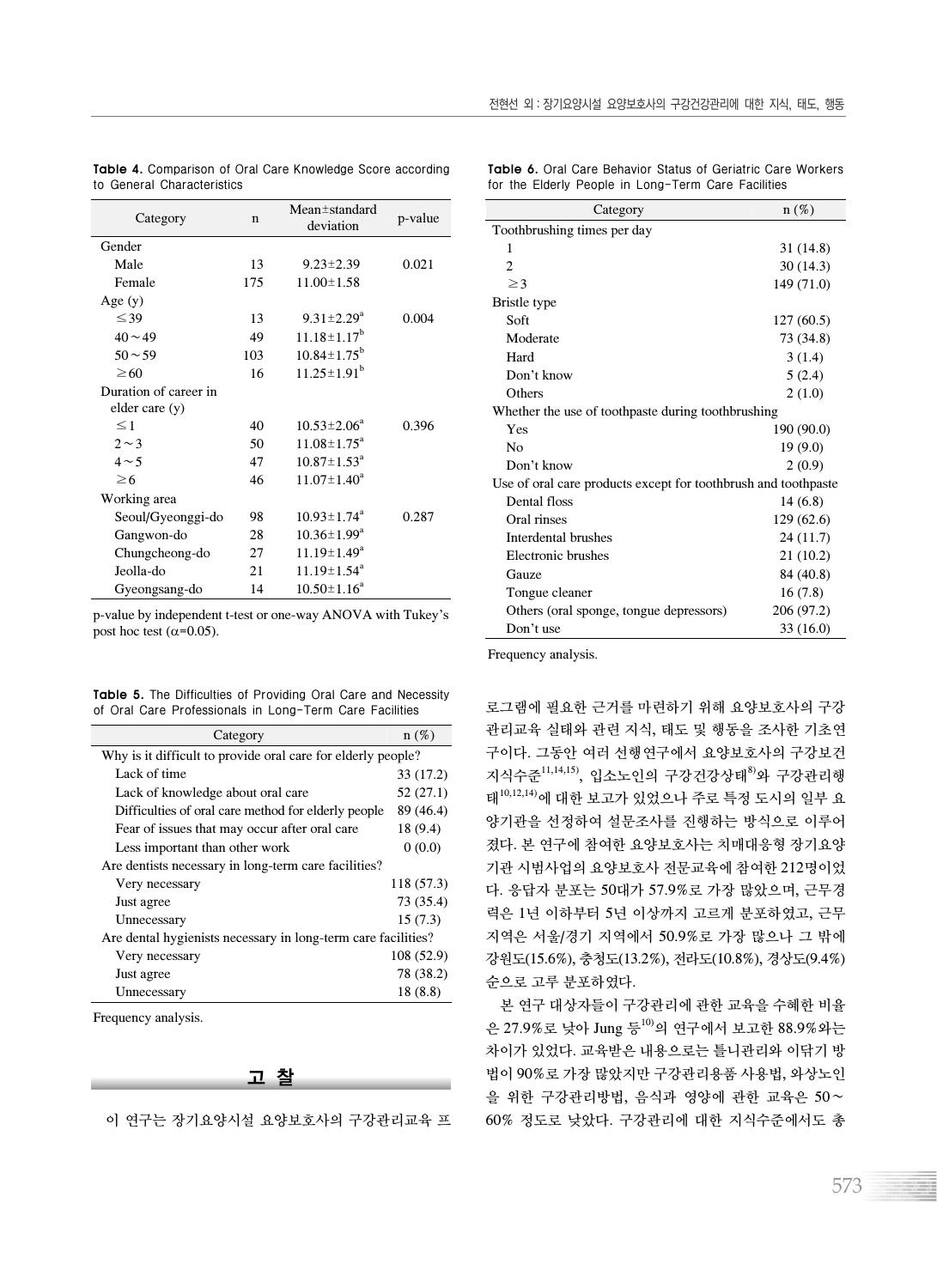15개 문항 중 5가지 항목(Fig. 1)에서 응답률이 60% 미만으 로 나타나 추후 요양보호사를 위한 교육내용에 노인이 복용 하는 약물의 부작용, 오연성 폐렴과 치태의 연관성, 잇몸질 환, 틀니세척 방법, 와상노인의 구강위생관리에 대한 교육 을 강화해야함을 확인할 수 있었다. 그리고 구강관리에 대 한 지식수준은 성별, 경력, 근무지역과 관계가 없었으며 40 대 이상인 경우에 지식수준이 유의하게 높았다(Table 4).

장기요양시설 입소노인의 구강건강을 위해서는 요양보 호사가 자신이 입소노인의 구강건강을 관리할 수 있는 주체 자로서 책임감을 가질 수 있도록 하는 것이 중요하다. Fig. 1 에서 나타난 태도 점수 결과에 따르면 총 10개의 조사 문항 중 8개 문항에서 3점 이상(5점 만점)의 높은 동의수준을 보 였다. 그러나 본 연구에서는 실제로 요양보호사가 구강위생 관리를 제공하는 모습을 관찰하거나 개인면담을 통해 확인 하지는 않았기 때문에 Fig. 1에서 나타난 높은 태도점수를 바탕으로 구강건강관리 행동이 잘 이루어지고 있다고 단언 하기에는 한계가 있다. 입소노인을 위한 구강관리행동 실태 를 살펴보면 71%가 하루 3회 이상 입소노인의 치아(또는 틀 니)를 닦아주고 있다고 응답하여 Jung 등<sup>10)</sup>의 연구결과와 유사하였다.

요양보호사가 입소노인의 구강관리를 하기 어려운 이유 (Table 5)에서는 구강관리 방법에 대한 어려움(46.4%), 지 식의 부족(27.1%)이 가장 많았고, 장기요양시설에 도움을 줄 수 있는 치과의사와 치과위생사의 필요성에 대해 각각 57.3%, 52.9%가 매우 필요하다고 응답하여 요양보호사를 위한 구강관리전문가의 개입과 지도가 필요함을 알 수 있었 다. 그러나 2014년 기준 장기요양시설에 근무하고 있는 치 과위생사는 전국에 5명에 불과하고<sup>16)</sup> 현재 장기요양시설에 근무하는 치과위생사가 구강관리를 전담하는 인력으로 활 동하고 있다고 보기는 어려운 현실이다. 따라서 치과위생사 가 정기적으로 요양보호사의 교육과 입소노인의 구강건강 을 관리할 수 있는 제도를 마련하는 것이 필요할 것이다.

요양보호사를 통한 입소노인의 구강위생관리가 중요한 가장 큰 이유는 요양보호사가 노인의 매일 구강관리를 담당 할 수 있는 주요 인력이기 때문이다. 입소노인은 더 이상 스 스로 구강위생관리를 할 수 없거나 전문 인력의 도움에 온 전히 의존해야 하는 경우가 많다. 입소노인의 구강위생관리 를 통해 장기요양시설에서 발생하는 주요 사망원인이자 병 원치료의 원인으로 알려진 $^{17)}$  흡인성 폐렴의 감염을 예방할 수 있다. Langmore 등<sup>18)</sup>의 연구에서는 입소노인이 구강위 생관리를 제대로 수행하지 못했을 때 존재하는 치태 내 구 강미생물이 흡인성 폐렴환자의 폐에서 발견되는 미생물과 동일하다는 것을 보고하였고, Sumi 등<sup>19)</sup>은 138명의 장기요

양시설 환자들 중 89명의 치태에서 폐렴유발균이 발견되었 다고 하였다. 그 밖에도 요양보호사에 의한 입소노인의 구 강위생관리는 노인의 전신건강20)과 가족 도움의 범위, 치과 치료, 경제적 문제<sup>21)</sup> 등에도 영향을 미치는 것으로 알려졌다. 구강관리가 구강뿐만 아니라 입소노인의 전신건강에도

영향을 미칠 가능성이 높음에도 불구하고 입소노인의 구강 관리는 요양보호사의 업무에서 간과되고 있다. 우리나라의 장기요양시설에 근무하는 요양보호사의 역할은 입소노인 의 신체활동 지원, 가사활동 지원, 개인활동 지원, 정서지원, 방문목욕 서비스로 분류되는데<sup>22)</sup> 이 중 세면도움, 구강관 리, 머리감기기, 몸단장, 옷 갈아입히기, 목욕도움, 식사도 움, 체위변경, 이동도움, 신체기능유지 및 증진, 화장실 이용 하기를 지원하는 신체활동 지원에 구강관리가 속하게 되므 로<sup>23)</sup> 입소노인의 구강관리는 상대적으로 우선순위가 낮을 수 밖에 없다. 그리고 요양보호사는 입소노인이 일상생활을 유지할 수 있도록 지원하는 사람으로서 인간에 대한 총체적 인 이해와 일련의 관리 기술을 습득하여야 함에도 불구하고<sup>24)</sup>, 그들이 습득하는 교육내용은 주로 의학 및 간호학에 국한되 어 있으며 구강관리방법에 대한 부분은 거의 이루어지지 않 고 있다. 게다가 교육기관마다 검증되지 않은 교육을 실시 함으로써 전국적으로 요양보호사 교육의 이론과 실습교육 의 표준화가 이루어지지 않은 점도 문제이다<sup>24)</sup>. 보건복지부 에서 제공하고 있는 노인의료복지시설 건강관리 가이드라 인25)에서도 입소자 건강수준 평가에서 소화기기능의 일부 로서 구강에 대한 확인을 하는 절차가 있으나 구체적으로 어떠한 내용을 확인하는 것인지에 대한 내용은 나와 있지 않다. 즉, 현재의 교육프로그램은 요양보호사가 입소노인의 구강관리에 대한 중요성을 느끼기에 매우 미흡하다고 할 수 있다.

2014 노인장기요양통계연보<sup>16)</sup>에 따르면 2008년에 노인 장기요양보험제도가 시작된 이후로 2010년 전국에 3,751개 의 시설기관(노인요양시설, 노인요양공동생활가정 포함)에 서 2014년 4,871개로 시설기관이 급증함에 따라 요양보호 사(시설기관)도 2010년 34,990명에서 2014년 56,072으로 꾸준히 증가하고 있는 추세라고 하였다. 제도 정착시기에 인적 인프라 구축에 집중하였다면 이제는 요양보호사가 일 정한 수준의 지식을 습득할 수 있도록 중앙교육을 강화하고 계속적인 관리를 해야 할 때이다. 그리고 무엇보다 구강건 강관리가 미흡하여 발생할 수 있는 각종 구강질병, 저작문 제, 흡인성 폐렴 등으로 인한 위험을 예방하기 위해서는 요 양보호사의 교육프로그램에 반드시 구강건강관리에 대한 내용이 구체적으로 포함되어야 할 것이다.

이 연구는 요양보호사의 구강건강에 대한 지식, 태도, 행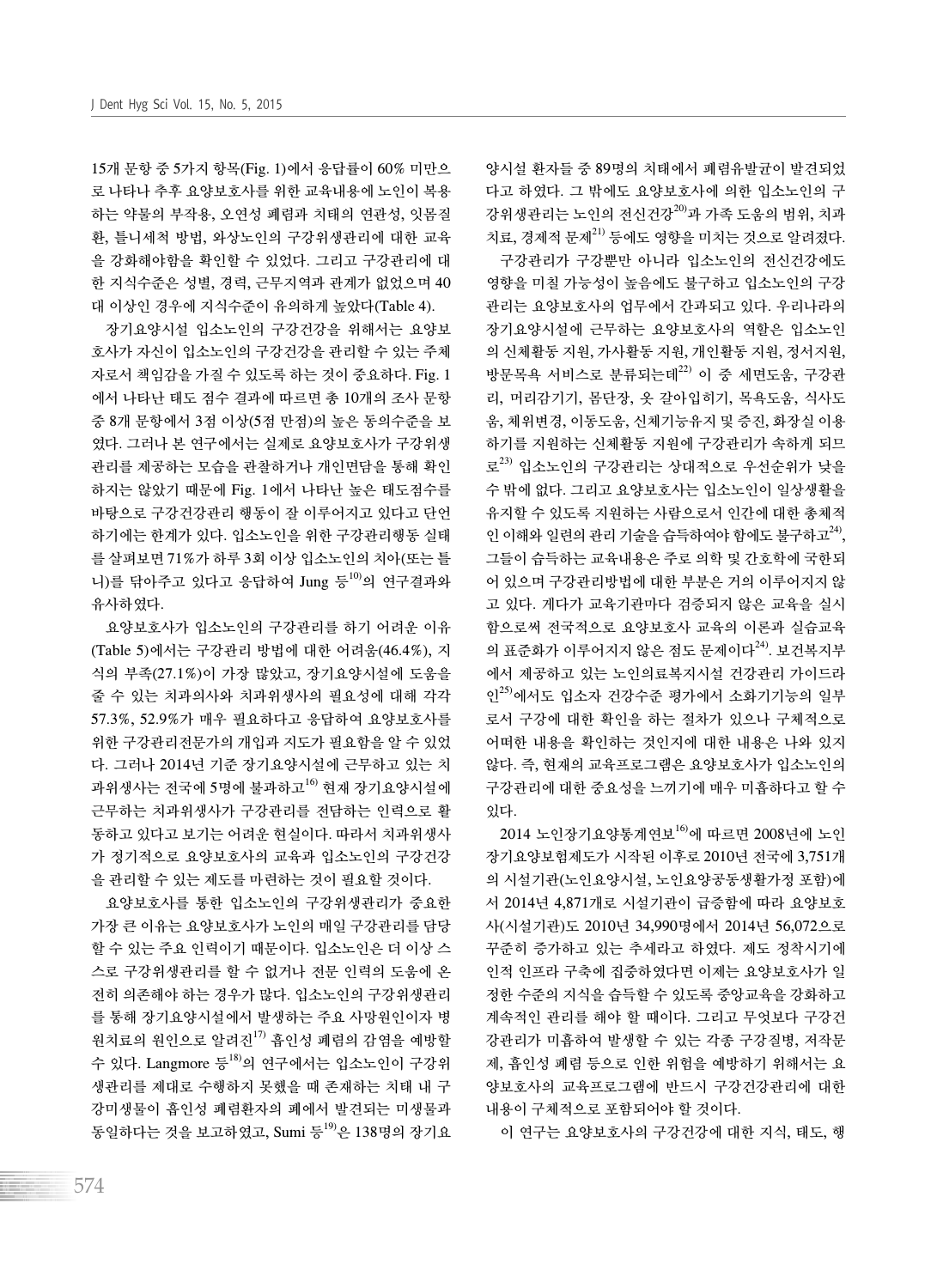동을 자기기입식 방식에 따라 조사한 횡단면적 연구로서 실 제 응답자의 행동 실태를 확인하지 못한 한계점을 가진다. 그럼에도 불구하고 특정 소수기관에 편중되지 않은 조사연 구로서 현재 요양보호사들의 지식, 태도수준과 행동을 파악 함으로써 요양보호사를 위한 교육의 필요성과 교육에 포함 되어야 하는 내용을 일부 확인하였다는 데 의의가 있다. 요 양시설 입소노인의 건강을 향상시키기 위해서는 무엇보다 요양보호사의 지식과 태도수준을 높이는 것이 필요하며, 정 기교육을 실시하여 지식과 태도를 일정수준으로 유지할 수 있도록 해야 한다. 또한 치과의사와 치과위생사가 요양보호 사 교육과 입소노인의 구강관리를 제공할 수 있는 제도적 뒷받침이 이루어진다면 요양시설 입소노인들의 구강 및 전 신질환의 예방과 삶의 질 향상을 기대할 수 있을 것이다.

#### 요 약

본 연구는 요양보호사의 구강관리교육 프로그램에 필요 한 근거를 마련하기 위해 전국 장기요양시설에 근무하는 요 양보호사를 대상으로 구강관리교육 실태와 관련 지식, 태도 및 행동을 설문조사하여 다음과 같은 결과를 얻었다.

연구대상자의 27.9%가 구강관리에 관한 교육을 수혜한 경험이 있다고 하였고, 배운 내용으로는 틀니관리와 이 닦 기 방법이 90%로 가장 많았다. 그리고 연구대상자들의 구 강관리에 대한 지식수준을 확인한 결과, 노인이 복용하는 약물의 부작용, 오연성 폐렴과 치태의 연관성, 잇몸질환, 틀 니세척 방법, 와상노인의 구강위생관리에 대한 지식이 부족 함을 알 수 있었다. 입소노인의 구강관리의 책임자로서 연 구대상자들의 태도수준은 총 10개의 조사 문항 중 8개 문항 에서 3점 이상(5점 만점)의 높은 동의수준을 보였으며, 노인 의 구강관리를 제공하기 어려운 이유로 구강관리 방법에 대 한 어려움(46.4%), 지식의 부족(27.1%) 순으로 응답하였 고, 치과의사와 치과위생사가 업무수행에 도움자로서 매우 필요하다(57.3%, 52.9%)고 생각하였다.

이러한 결과를 통해 연구대상자들은 요양시설 입소노인 에게 구강관리를 제공하기 위한 태도는 높았지만, 이와 관 련한 교육이 부족하며 구강관리업무를 수행하는 데 있어 전 문가의 도움이 필요하다는 것을 확인하였다.

#### **References**

- 1. Statistics Korea: Population projections cities: 2013-2040. Statistics Korea, Seoul, 2014.
- 2. Health Insurance Review & Assessment Service: Medical

expenses statistical indicators. Health Insurance Review & Assessment Service, Seoul, 2014.

- 3. National Health Insurance Service: Long-term care insurance program. Retrieved July 2, 2015, from http://www.nhis.or.kr/ menu/retriveMenuSet.xx?menuId=B3000(2015).
- 4. Health Insurance Policy Research Institute: 2013 Long term care insurance statistical yearbook. National Health Insurance Service, Seoul, 2014.
- 5. Scannapieco FA, Bush RB, Paju S: Associations between periodontal disease and risk for nosocomial bacterial pneumonia and chronic obstructive pulmonary disease. a systematic review. Ann Periodontol 8: 54-69, 2003.
- 6. Dennesen P, van der Ven A, Vlasveld M, et al.: Inadequate salivary flow and poor oral mucosal status in intubated intensive care unit patients. Crit Care Med 31: 781-786, 2003.
- 7. Kim MJ, Lee HK: Relationship of dental health assessment to the number of exising permanetn tooth in senior citizens visited a dental hospital or clinic from some regions. J Dent Hyg Sci 7: 161-166, 2007.
- 8. Yang SB, Moon HS, Han DH, Lee HY, Chung MK: Oral health status and treatment need of institutionalized elderly patients. J Korean Acad Prosthodont 46: 455-469, 2008.
- 9. Ministry of Health & Welfare: Standard textbook for caregivers. Ministry of Health & Welfare, Seoul, 2012.
- 10. Jung YM, Kim SM, Lee HJ, Cho YH, Lee SG, Kim NH: Oral health care of the elderly in long-term care facilities in Korea. J Korean Soc Dent Hyg 10: 727-734, 2010.
- 11. Kim KM, Park YN, Lee MK et al.: Oral health knowledge level on oral care and elder oral hygiene care of the nursing home staff in long-term care facilities. J Korean Soc Dent Hyg 14: 723-730, 2014.
- 12. Moon HY, Bae SS, Moon MY: Study on the oral health behaviors of geriatric care helpers. J Korea Entertain Ind Assoc 8: 199-206, 2014.
- 13. Shin SJ: Korean version of oral health promotion program evaluation toolkit for the elderly. Unpublished doctoral dissertation, Gangneung-Wonju National University, Gangneung, 2010.
- 14. Kim YH, Lee SH, Yun HK: A study on recuperation nurses' oral health knowledge and perceptions, and senile denture management behavior in Andong city. Korean J Health Serv Manag 8: 69-80, 2014.
- 15. Kim SH, Kim CH, Son GY, Yang SY, Cho MS, Oh SH: The